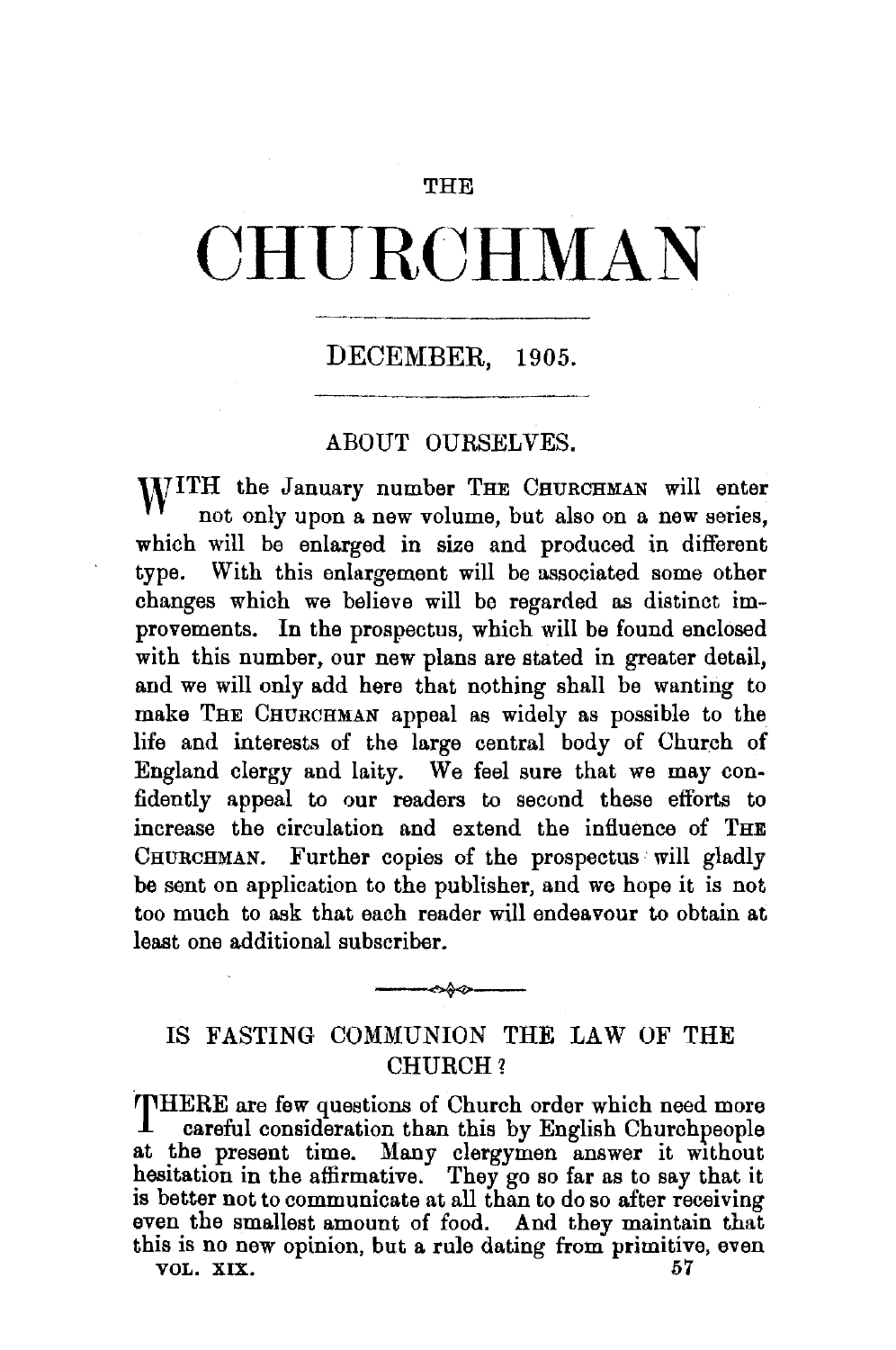from Apostolic, times, and therefore one with which no branch of the Christian Church is entitled to dispense. If this position can be sustained, it is clear that our  $\hat{\mathbf{w}}$  hole system of public worship requires reconstruction. The Holy Communion cannot be the principal service of Sunday morning, except by regarding *presence* at it as equivalent to *participation* in it. The inevitable result will be either to relegate that Holy Sacrament to a position of less prominence than that of Morning Prayer, or to encourage an entirely wrong view of its nature in the minds of Churchmen in general. This is why the prevalence of rigorist teaching on this subject has excited so much alarm amongst many besides Evangelicals. The views of such Churchmen found expression in the able book written more than thirty years ago by the present Bishop of Fredericton. No adequate answer to that book has ever appeared, but the teaching whose fallacy it exposes continues to be widely given. The present writer does not claim to add anything to Bishop Kingdon's powerful arguments, but hopes to show their bearing on the present state of the question, and to induce other readers to study the matter for themselves.

The first thing to be clear about is what the question really is. It is not one of the relative merits of early or late Communion, nor of the propriety of receiving the Holy Communion before ordinary food. It is whether there is a rule of the Church so clearly ordering such a practice that to act otherwise is disloyal. There is such a rule in the Church of Rome. What we have to consider is whether it binds the Church of England. If it does, it must be because it is one of those very few customs which can claim to have been observed "everywhere, always, and by all Churches "; or because it has been enacted by one of those General Councils which the Church of England recognises, or by that Church itself. I shall try to show that neither of these conditions is fulfilled.

I.

The first point to be considered is the origin of the rule itself. This involves two inquiries-first, as to how the practice arose; secondly, how the *p'ractice* passed into a *rule.*  For though there is no evidence of a rule of Fasting Communion before the very end of the fourth century, the practice probably existed at a somewhat earlier date. And its history sheds a good deal of light on the reason and meaning of the subsequent rule.

1. The practice of fasting before Holy Communion was reached by three well-marked steps.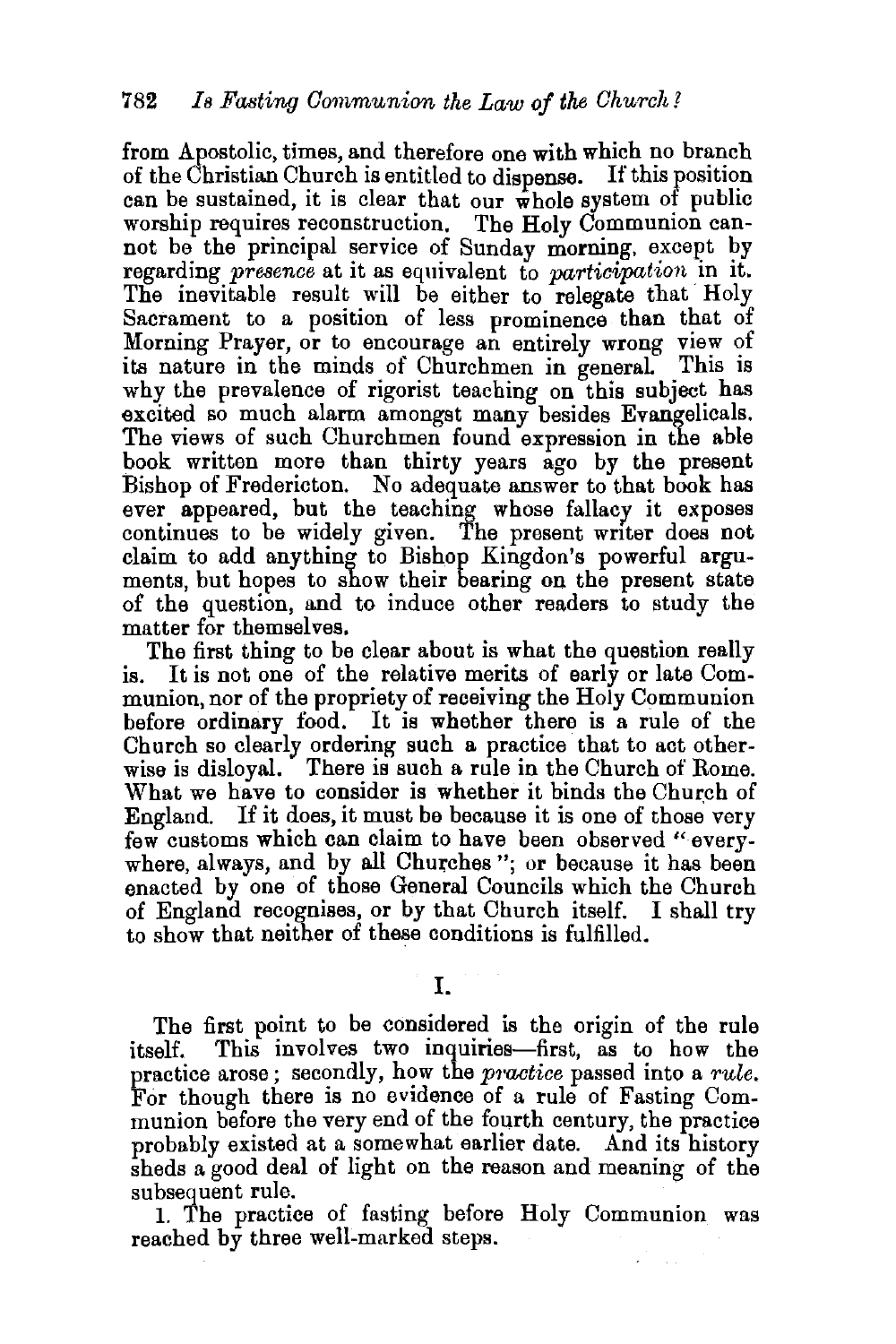The first of these was the change of the time of the celebration. In the Apostolic age the Holy Communion was certainly celebrated in the evening, in close connexion with a solemn meal known as the " Agape," or " love-feast." But the two were soon separated, the celebration of Holy Communion taking place in the early morning, while the Agape was taken in the evening, and a little later was dropped altogether. It is not certain when this change was made. If we could be sure that *sacramentum* in Pliny's famous letter to Trajan refers to the Holy Communion, we might conclude that when it was written (about A.D. 110) the change had already taken place. But the reference is not certain; and there are expressions in the nearly contemporary " Didaché" and in Ignatius' letter to the Smyrnæans which point to the connexion being still maintained. Justin Martyr, in the well-known description in his first "Apology" (A.D. 165), says nothing as to the hour of the celebration, but implies that it was a separate rite. In the time of Tertullian (A.D. 200) it was certainly so, for he says : "The Sacrament of the Eucharist, which was delivered by our Lord at the time of food, we receive in assemblies before daybreak" ("De Corona," Cap. III.). In another work (" Ad uxorem," ii. 5) he asks a wife "whether her husband will not know what it is that she tastes in secret before all food" *(ante omnem cibum).* These two passages are relied on by rigorists as proving the antiquity of Fasting Communion. But the first only refers to *early* Communion, and says nothing about fasting. The second-even if the last three words do not mean " before every meal "-refers to a practice of reserving the consecrated Sacrament for private reception at home. It therefore has no bearing on the present aspect of the question, since there is no suggestion of the revival of such a practice amongst ourselves. The evidence shows that *early* Communion became the custom before the end of the second century, and possibly during its first half, but is conclusive as to nothing more.

The next step was the discovery of a religious reason for this change. It had been adopted on purely practical grounds, and probably to avoid unnecessary interference with social customs, by holding religious services at a time when attendance at them would interfere with ordinary duties. But during the third century it acquired a religious significance as a commemoration of our Lord's resurrection in the early morning. A plain and early reference to this is found in Cyprian, who, in a letter to Cæcilius, says: "It behoved Christ to offer about the beginning of the day that the very hour of the sacrifice might show the falling and the evening

 $57 - 2$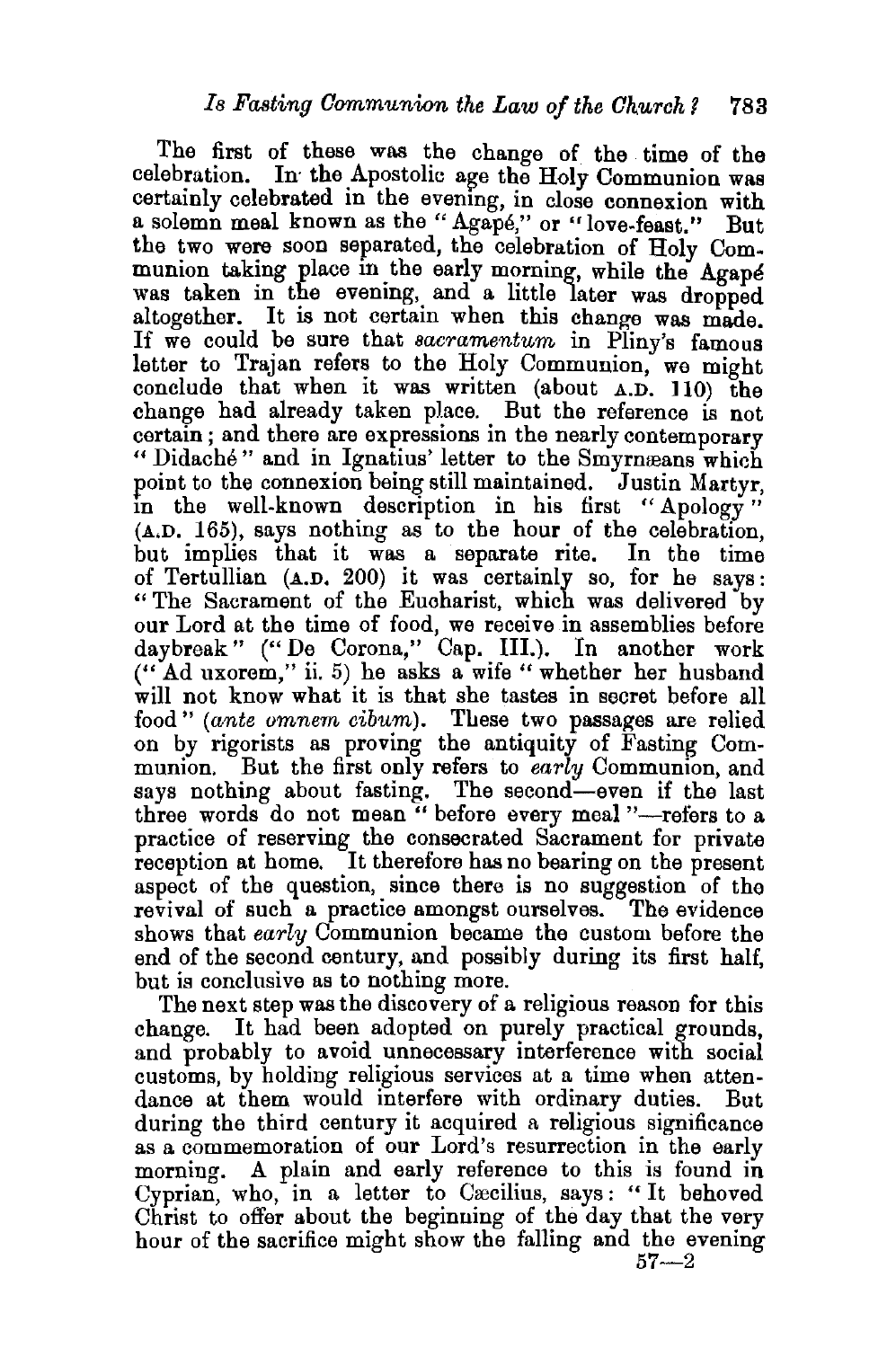of the world. . . . But we celebrate the resurrection of our Lord in the morning." $1$  Similar language is used about a century later by Gregory Nazianzen ("Orat.," xl., § 30). Neither. of these great Fathers lays any stress on *Fasting*  Communion; but their language is significant, as showing that a religious value was already attached to Communion at an early hour.

The first exhortation to fasting before Communion that I have been able to find was made by St. Ambrose. It occurs in his eighth sermon on Ps. cxix. (§ 48, on verse 62). The passage is too long for quotation here, and its meaning is not quite clear. Bishop Kingdon understands it as an exhortation to Communion preferably before food, but afterwards if that is impossible. But it seems to the present writer to be a definite injunction to communicate fasting. even if so doing entails some personal inconvenience. The fact that St. Ambrose makes such an exhortation surely shows that there was in his time *(circa A.D.* 370) no recognised rule. And it is significant that St. Cyril of Jerusalem (A.D. 350), whose catechetical lectures are the standard patristic authority on the Holy Eucharist, says nothing whatever about fasting before Communion, though he does mention it as a devout preparation for Baptism. This is the more remarkable, because his teachiug on the Real Presence approaches more nearly than that of any other of the great Fathers to the materialism of the Middle Ages. The attitude of St. Chrysostom is noteworthy. One of the charges made against him by his enemies was that he bad celebrated the Holy Communion after taking food. He denies this, and says that, if he did so, his name may be struck off the roll of Bishops, and out of the Book of Life. But he goes on to say that the same course will have to be taken with regard to St. Paul, and even to our Lord Himself-an addition which considerably modifies the meaning of the first part.<sup>2</sup> Elsewhere he lays stress on the propriety of fasting *after* receiving,<sup>3</sup> and in another place repudiates with much warmth the charge of having *baptized* persons after food.4 The upshot of these passages is that the great Archbishop fasted before Communion himself, thought it a highly desirable and reverent practice, and did *not* regard its omission as a deadly sin.

St. Augustine is even more decided in his opinion. In his

<sup>&</sup>lt;sup>1</sup> Ep. lxii., Ante-Nicene Libr.<br><sup>2</sup> Ep. cxxv. (vol. iii., 668, Paris edition).<br><sup>3</sup> Ep. i., Cor. Hom. xxviii.

 $4$  Orat. ant. Exil., iii.  $421$ .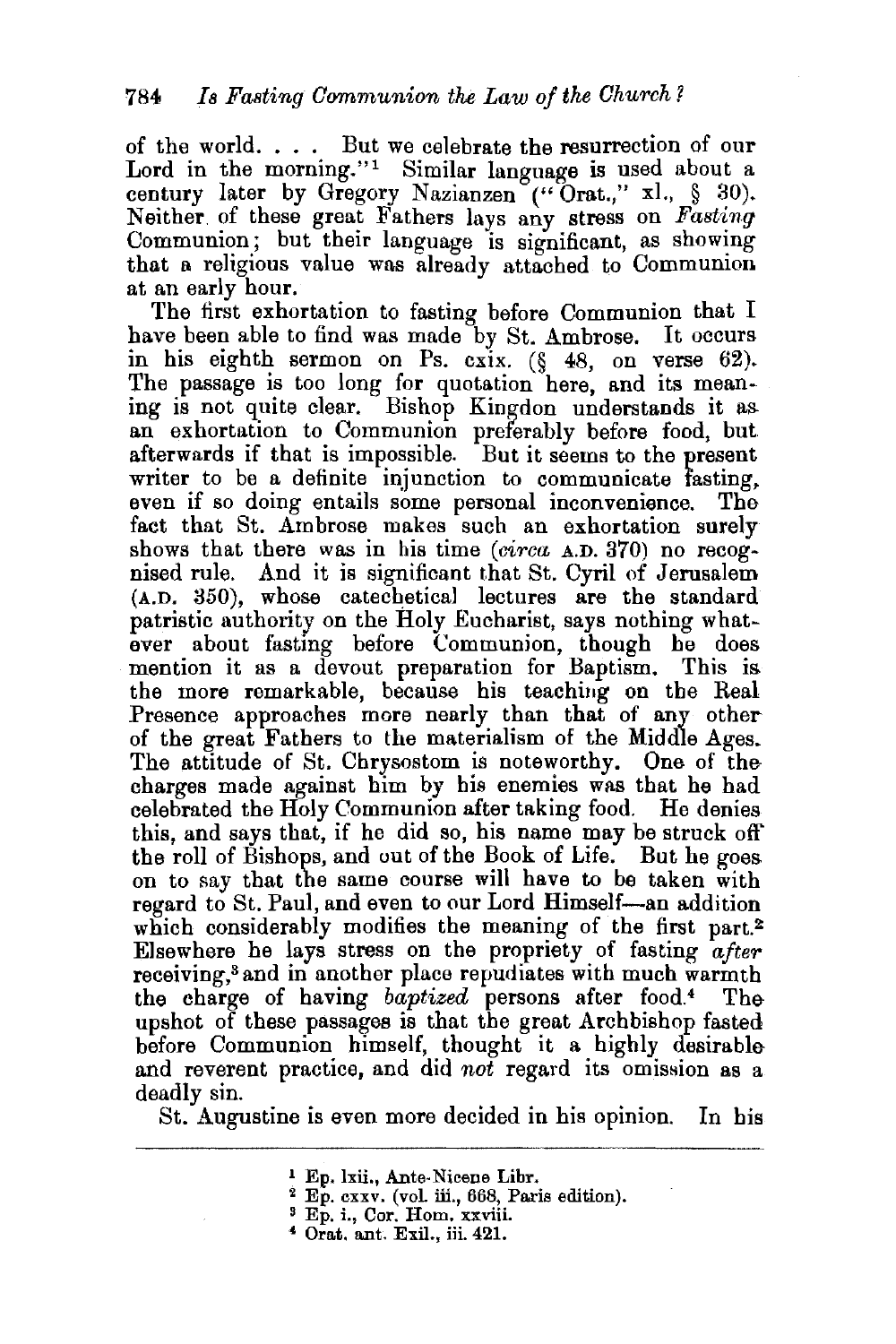letter to Januarius he says: "It seemed good to the Holy Ghost that, in honour of so great a Sacrament, the Lord's Body should enter the mouth of a Christian before other food, for on that account this custom is observed throughout the world."<sup>1</sup> This is decisive as to the opinion of the greatest of uninspired theologians, and as to the practice of the Church in his time. But it does not prove, as it is sometimes said to do, that he held it to be a practice dating from Apostolic times. The words *placuit spiritui sancto* probably allude The words *placuit spiritui sancto* probably allude to the "placet " of the Canon passed by the Council of Hippo a few years before this letter was written (A.D. 373).

### II.

This Canon marks the first step by which the prevailing *practice* became a *law* of the Church. It was made to stop the disorders which had become scandalously common, especially at celebrations in commemoration of the dead. It runs : " The Sacraments of the altar shall be celebrated only by fasting men" *(a jejunis hominibus),* "except on the anniversary on which the Supper of the Lord is celebrated. For if the commendation of any dead person . . . has to be made in the afternoon, let it be made by prayers only, if those who make it are found already to have had luncheon " *(jam pransi inveniantur*). It will be seen that the contrasted terms are "jejunus" and " pransus," and this contrast has an important bearing on the interpretation of the Canon. person would be within its meaning if he had not taken the " prandium "-the first full meal of the day. It was the practice at that time-as it still is in many parts of Europeto take light refreshment, called the "jentaculum," at the beginning of the day, and two full meals—" prandium" and " cœna "-afterwards. Bishop Kingdon perhaps overstates the case in comparing the "jentaculum" to "the usual light English breakfast"; but he is probably right in saying that the Canon of Hippo, and those of some later Councils, would not have been broken by partaking of it.

In the two following centuries several Canons were passed ordering Communion to be received fasting. Their tendency was to make the rule more strict. One of the Council of Auxerre (A.D. 578) has a. significant development. It runs: " It is not lawful for a priest, or deacon, or subdeacon, after partaking of food or drink, to take Masses, *or to remain in Church while Masses are being said."* This Canon goes a good deal farther than most rigorists would care to go now,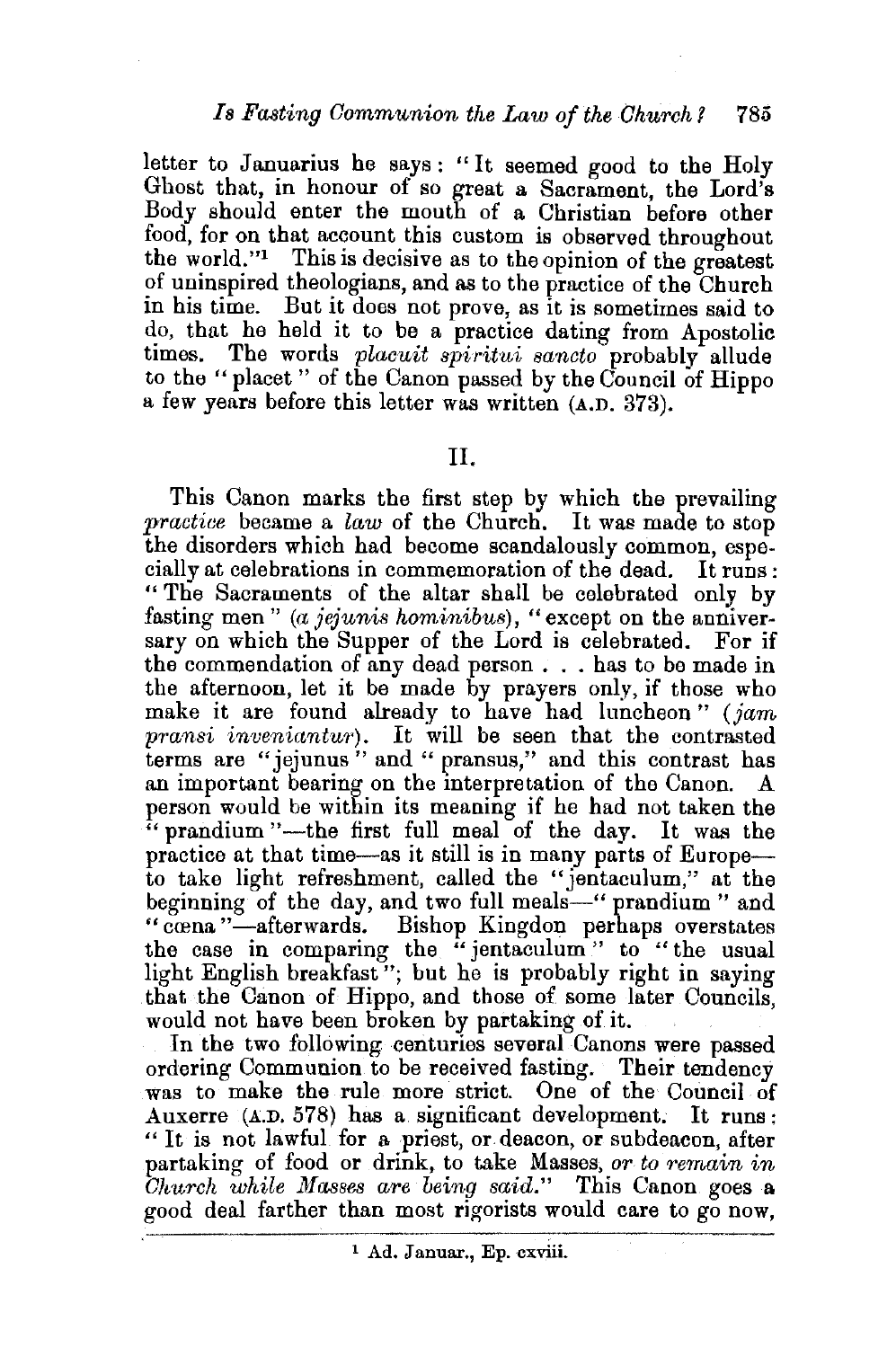forbidding, as it does, not only Communion, but presence at

In England both the practice and the rule were later. The first clear evidence of the former is in Bede, who alludes to Fasting Communion as a custom of the universal Church. But the rule does not appear till the reign of Edgar, when a Canon was issued (assigned by Spelman to A.D. 967) ordering "that no one who is not fasting shall receive the Eucharist, unless on account of excessive illness." There are notices during the episcopates of Sudbury and Peckham which point to the rule of Fasting Communion, and the evidence certainly warrants the belief that it was enforced in England during the Middle Ages.

Lastly, we come to the existing rule in the Roman Missal. It is found in "De Defectibus," § ix., and certainly has the merit of being explicit. It runs: "If anyone has broken his fast since midnight, even by the taking of water only, or of any food or drink, even by way of medicine, and in however small a quantity, he can neither communicate nor celebrate." The origin of this rule is not certain. It is not in the Sarum Missal, though there are provisions in the "Cautelæ" which are nearly as strict. It has been ascribed to Thomas Aquinas (A.D. 1270), and he certainly uses language strongly resembling it.<sup>1</sup> It may be remarked that in these he is answering supposed objections in a way that looks as if the rigorous rule was not fully accepted in his time. It was probably his immense authority that finally settled the question. At all events, this rule can lay claim to no greater antiquity. And it is this *Roman* rule of the *later Middle Ages* which is now declared in some quarters to be of Apostolic authority, and for ever binding on the whole Church !

#### III.

The guestion we have now to consider is how far, if at all, this claim can be admitted.<br>We may dismiss at once the stringent rule just quoted from

the Roman Missal, though it is for nothing less than this that some of our rigorists contend. There is not a scrap of evidence to show that such a rule existed in the undivided Church. The reason for its adoption by the Church of Rome is clear enough. It is closely connected with the grossly material doctrine of the Real Presence in the Holy Eucharist known

<sup>1</sup> See especially Summa iii., Qu. lxxx., art. vii., §§ 4 and 5; and *cf.*  Qu. lxxx., ver. 4, and II. 2, Qu. cxlvii. vi. 2.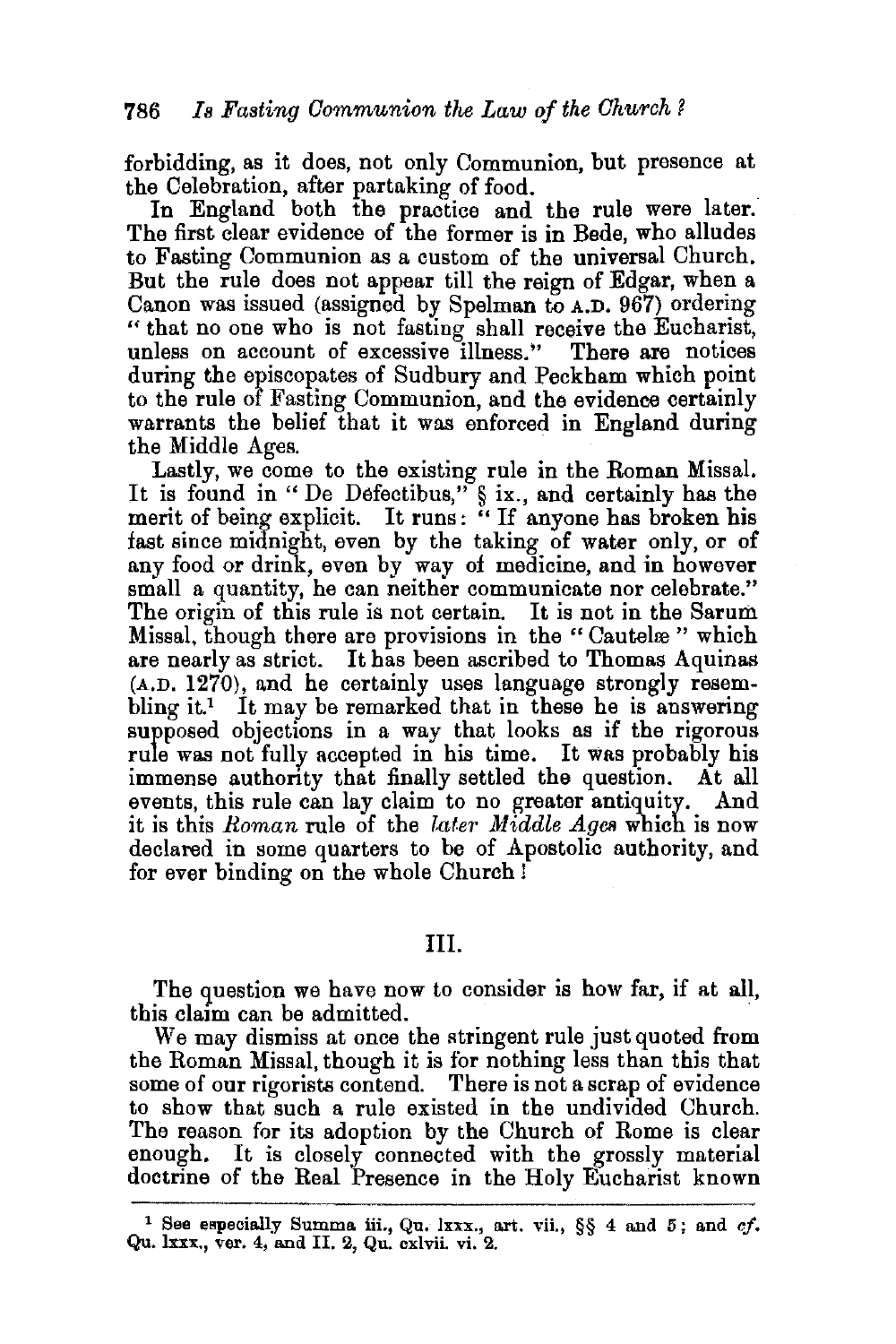as transubstantiation. If that doctrine be accepted, the Roman rule of Fasting Communion is reverent and reasonable. When that doctrine is rejected—as it is explicitly by the Church of England-this rigorous rule becomes unmeaning. The rule and the doctrine stand or fall together.

The much more moderate rule of the Council of Hippo stands on a different footing. It was made long before transubstantiation was heard of; its object was practical, not doctrinal, and its requirements were much less. So far from claiming to embody an unalterable custom of the primitive Church, it had direct reference to the evils then existing which it was intended to correct. It did indeed embody a most important principle, and one that is of perpetual obligation-viz., the need of approaching the Holy Sacrament in the condition most calculated to promote reverence. In the circumstances of the time, this was best secured by forbidding anyone to communicate after taking "prandium." In its strictest interpretation, and supposing it to be still valid, it would only forbid Communion after a substantial meal.

But there remains the question as to the obligation even of this moderate rule in the Church of England at the present day. It has been argued that a very similar rule was made by more than one English Council, and has never been definitely repealed. It is therefore urged that some rule of Fasting Communion is still in force in the English Church. This is the line generally taken by the more moderate advocates of the practice amongst ourselves. The argument is a reasonable one, but there are two considerations which seriously diminish its weight.

The first of these is the principle generally accepted by canonists-that a Canon which has fallen into general disuse for forty years, and has not been enforced by authority, becomes obsolete. This, of course, applies only to Canons affecting *discipline,* for *doctrine* can never be. obsolete, but must either be false or true. Nor can it be applied to rubrics in a book which is in legal use. These are binding on all those on whom the use of the book is enjoined. So the omission of a rubric at a revision of the book is a strong argument against the obligation of the practice which it enjoined. So the fact that the rubrics in the old service books ordering Fasting Communion were not inserted in the Prayer-Book goes a long way to show that they were not intended to be in force.<sup>1</sup>

The second point is that, if these Canons are valid, they prove a good deal too much. For they have, of course,

<sup>1</sup> On this whole subject, see Kingdon, cap. iii.